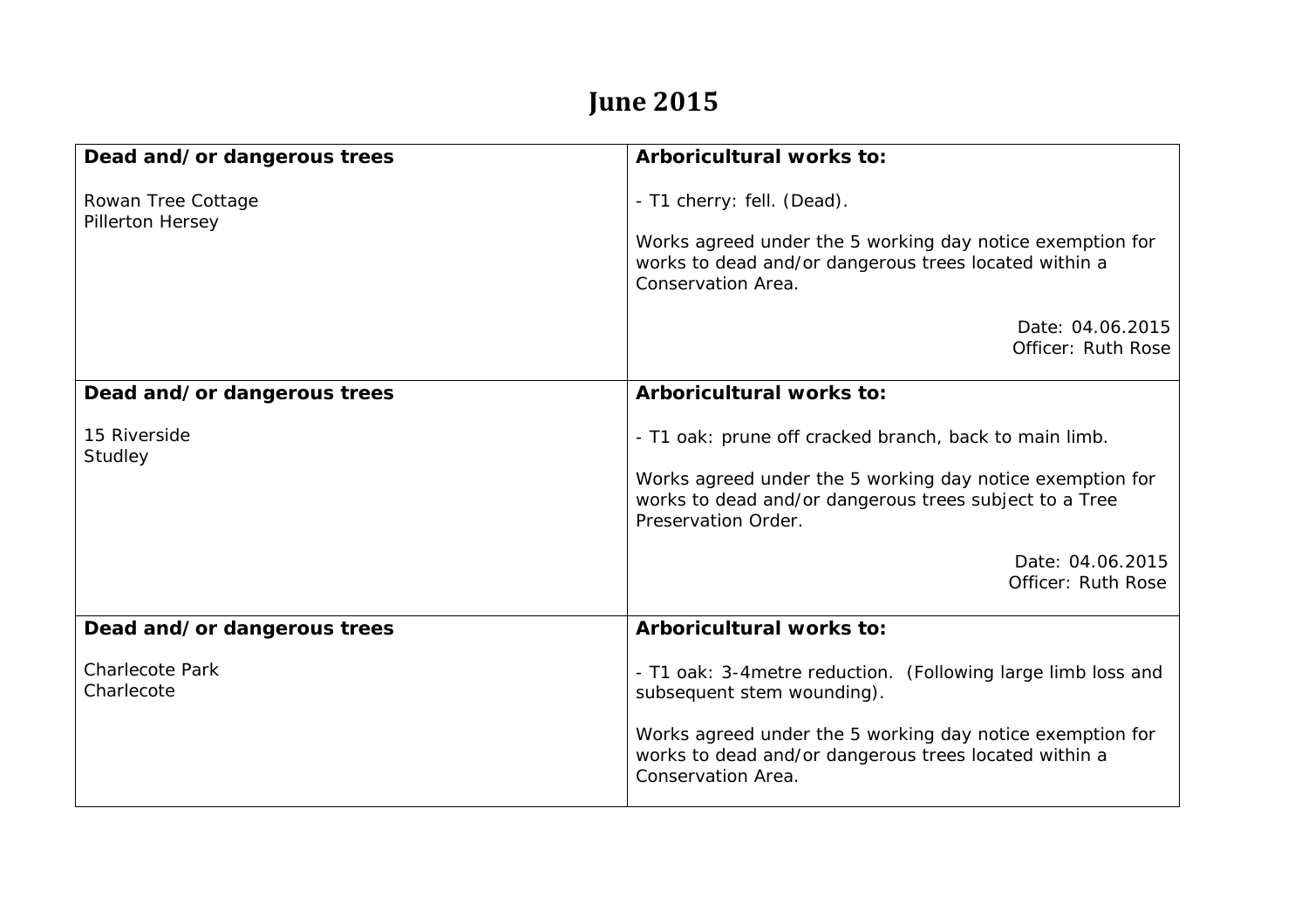|                                                               | Date: 04.06.2015<br>Officer: Ruth Rose                                                                                                                                                                                                          |
|---------------------------------------------------------------|-------------------------------------------------------------------------------------------------------------------------------------------------------------------------------------------------------------------------------------------------|
| Dead and/or dangerous trees                                   | Arboricultural works to:                                                                                                                                                                                                                        |
| <b>STREET RECORD</b><br>Martin Close<br>Stratford-upon-Avon   | - T1 maple: fell. (Stem split due as a result of storm<br>damage). Replacement planting required.<br>Works agreed under the 5 working day notice exemption for<br>works to dead and/or dangerous trees subject to a Tree<br>Preservation Order. |
|                                                               | Date: 04.06.2015<br>Officer: Ruth Rose                                                                                                                                                                                                          |
| Dead and/or dangerous trees                                   | <b>Arboricultural works to:</b>                                                                                                                                                                                                                 |
| Land North And West Of<br><b>Millers Bank</b><br><b>Broom</b> | -Remedial works to willows and poplar, following crown<br>breakage due to storm damage.<br>Works agreed under the 5 working day notice exemption for<br>works to dead and/or dangerous trees located within a                                   |
|                                                               | Conservation Area.                                                                                                                                                                                                                              |
|                                                               | Date: 08.06.2015<br>Officer: Ruth Rose                                                                                                                                                                                                          |
| Dead and/or dangerous trees                                   | <b>Arboricultural works to:</b>                                                                                                                                                                                                                 |
| The Grange<br><b>Tysoe Road</b><br>Radway                     | - T1 lime: fell (tree failed at base in high winds. Currently<br>hung-up in adjacent redwood). Replacement planting<br>requested.<br>- T2 redwood: remedial pruning work to tidy following failure<br>of adjacent lime tree.                    |